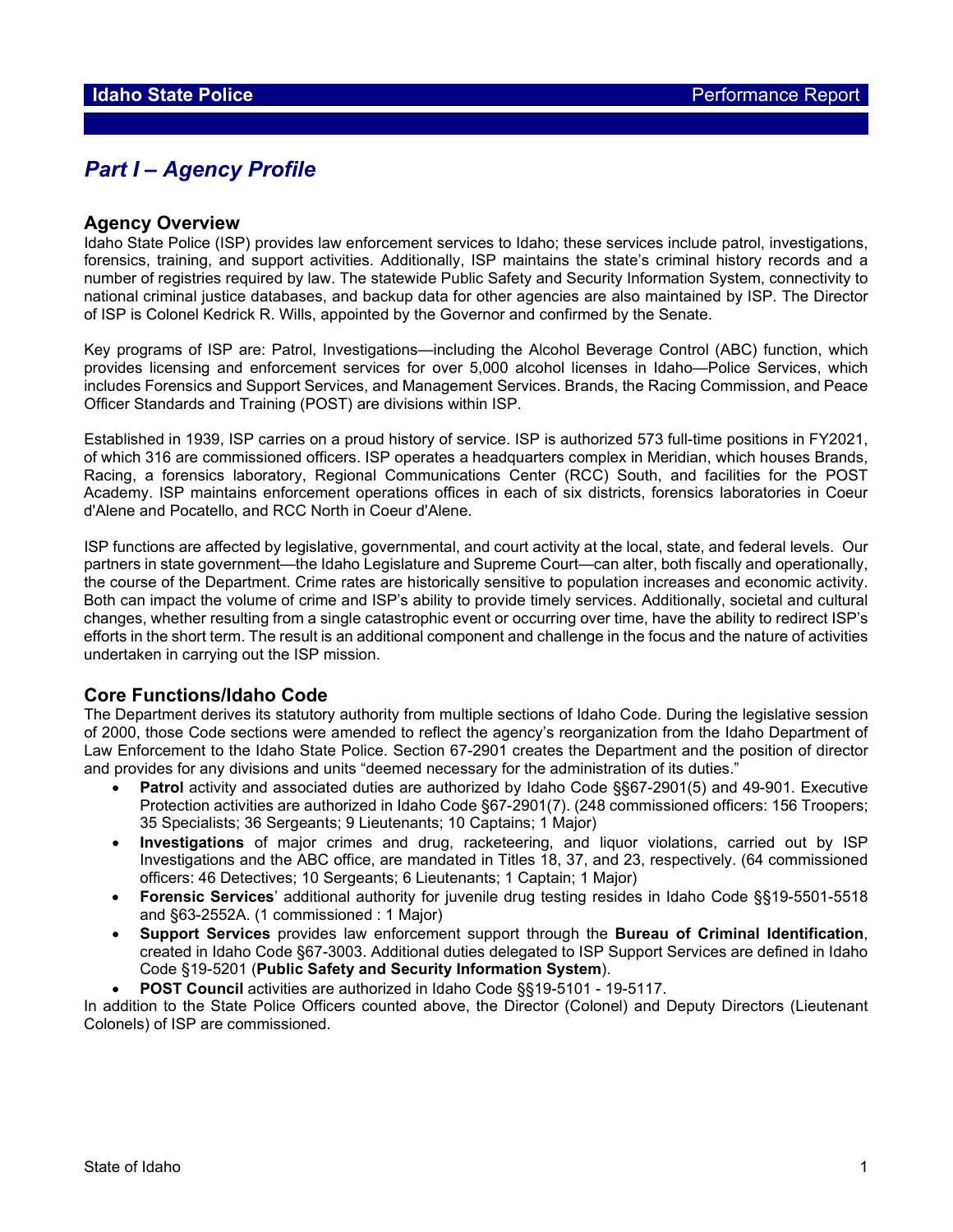## **Revenue and Expenditures**

| <b>Revenue</b>                    | <b>FY 2018</b> | FY 2019        | <b>FY 2020</b> | FY 2021      |
|-----------------------------------|----------------|----------------|----------------|--------------|
| <b>General Fund Appropriation</b> | \$29,162,400   | \$33,012,200   | \$31,170,700   | \$30,426,500 |
| Alcohol Beverage Control          | \$1,744,400    | \$1,722,300    | \$1,754,000    | \$1,780,100  |
| <b>State Police Fund</b>          | \$18,694,100   | \$19,629,800   | \$19,485,500   | \$21,023,900 |
| State Police Fund-CHOICE          | \$5,279,700    | \$5,397,700    | \$5,335,300    | \$6,214,400  |
| <b>POST</b>                       | \$3,721,100    | \$3,698,100    | \$3,371,800    | \$3,452,700  |
| <b>Drug Enforcement Fund</b>      | \$622,100      | \$769,300      | \$675,100      | \$790,200    |
| Haz. Mat./Waste Trans.            | \$527,400      | \$549,000      | \$547,600      | \$571,200    |
| ID Law Enf. Telecomm.             | \$1,553,400    | \$1,578,000    | \$1,520,400    | \$1,422,900  |
| <b>Federal Grant</b>              | \$6,547,500    | \$8,219,600    | \$7,630,700    | \$6,904,200  |
| Misc. Revenue                     | \$3,781,200    | \$3,956,200    | \$3,634,700    | \$3,932,300  |
| Millennium                        | \$187,100      | \$0            | \$0            | \$0          |
| <b>CARES Receipts</b>             | <u>\$0</u>     | <u>\$0</u>     | 60             | \$600,700    |
| <b>Total</b>                      | \$71,820,400   | \$78,532,200   | \$75,125,800   | \$77,119,100 |
| <b>Expenditures</b>               | <b>FY 2018</b> | <b>FY 2019</b> | <b>FY 2020</b> | FY 2021      |
| <b>Personnel Costs</b>            | \$48,592,600   | \$49,089,200   | \$50,939,000   | \$57,297,800 |
| <b>Operating Expenditures</b>     | \$15,738,600   | \$17,044,900   | \$17,375,100   | \$19,030,500 |
| Capital Outlay                    | \$4,284,800    | \$8,352,700    | \$4,826,100    | \$4,792,600  |
| <b>Trustee/Benefit Payments</b>   | \$2,091,800    | \$2,869,700    | \$2,329,400    | \$2,831,300  |
| Total                             | \$70,707,800   | \$77,356,500   | \$75,469,600   | \$83,952,200 |

## **Profile of Cases Managed and/or Key Services Provided**

| <b>Cases Managed and/or Key Services Provided</b>                                                                                              | <b>FY 2018</b>                              | <b>FY 2019</b>                               | <b>FY 2020</b>                               | FY 2021                                      |
|------------------------------------------------------------------------------------------------------------------------------------------------|---------------------------------------------|----------------------------------------------|----------------------------------------------|----------------------------------------------|
| 1. Calls for all Patrol services have remained constant<br>(includes agency assist numbers below).                                             | 229,672                                     | 223.155                                      | 218,305                                      | 213,467                                      |
| 2. Requests from other law enforcement agencies for Patrol<br>services remain consistent.                                                      | 5.950                                       | 5.854                                        | 6.260                                        | 6.150                                        |
| 3. Conduct self-initiated cases and assist local agencies in<br>criminal investigations.                                                       | 473<br>26%assist:<br>74% self-<br>initiated | 386<br>27% assist:<br>73% self-<br>initiated | 475<br>23% assist:<br>77% self-<br>initiated | 514<br>30% assist:<br>70% self-<br>initiated |
| 4. The four-year trend shows a consistent submission rate of<br>Forensics laboratory cases.                                                    | 12,280                                      | 12.451                                       | 11,693                                       | 12,841                                       |
| 5. Complaints of conduct rising to the level of Office of<br>Professional Standards (OPS) investigations not to exceed<br>4% of the workforce. | 2.1%                                        | $1.1\%$                                      | 1.0%                                         | 1.5%                                         |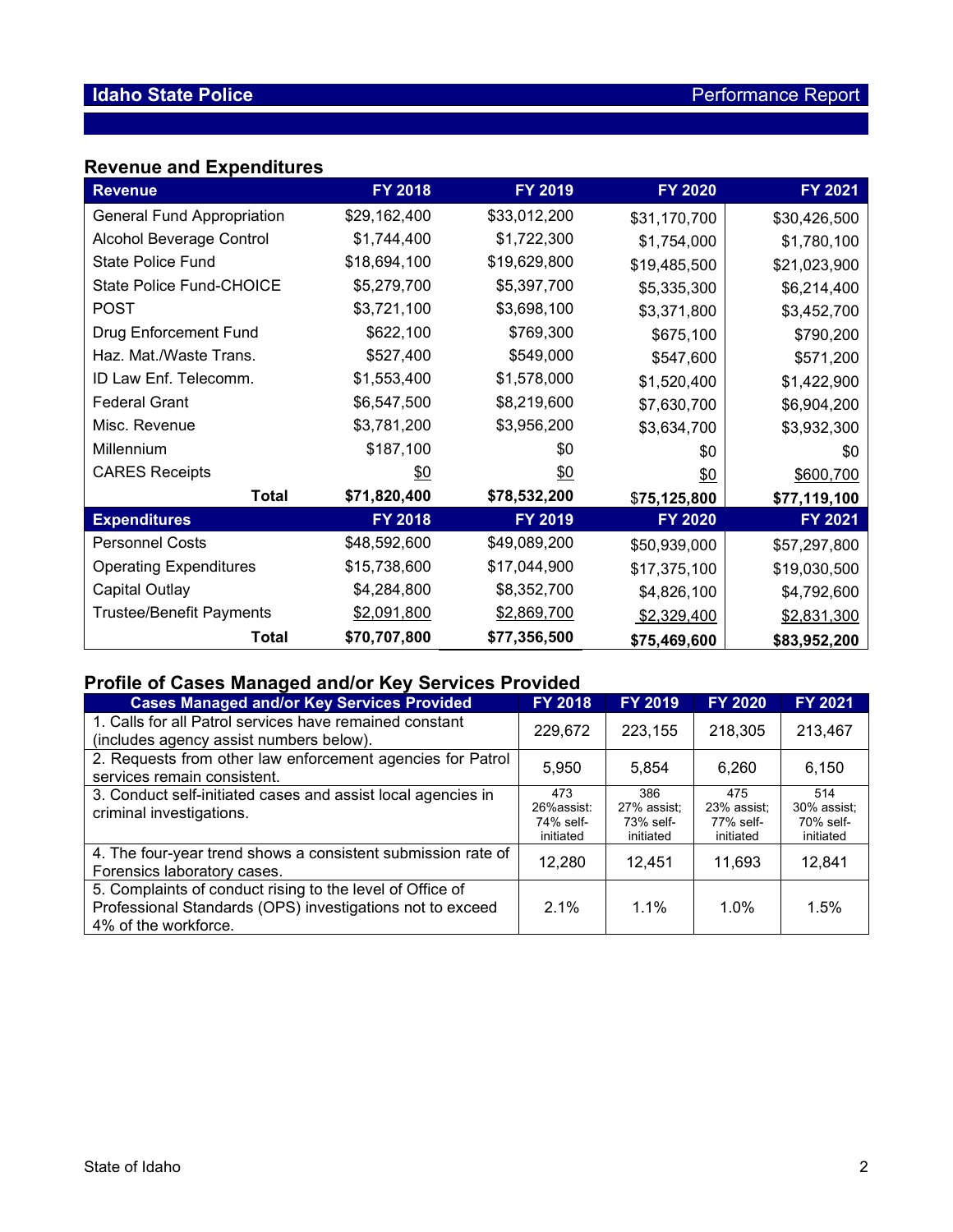## **Licensing Freedom Act**

Agencies who participate in licensure must report on the number of applicants denied licensure or license renewal and the number of disciplinary actions taken against license holders.

|                                                        | FY 2018 | FY 2019 | <b>FY 2020</b> | FY 2021 |  |  |  |  |
|--------------------------------------------------------|---------|---------|----------------|---------|--|--|--|--|
| <b>ALCOHOL BEVERAGE CONTROL</b>                        |         |         |                |         |  |  |  |  |
| <b>Total Number of Licenses</b>                        | 5392    | 5931    | 6169           | 6906    |  |  |  |  |
| Number of New Applicants Denied Licensure              | n/a     | n/a     | n/a            | n/a     |  |  |  |  |
| Number of Applicants Refused Renewal of a License      | n/a     | n/a     | n/a            | n/a     |  |  |  |  |
| Number of Complaints Against Licensees                 | 246     | 136     | 158            | 178     |  |  |  |  |
| Number of Final Disciplinary Actions Against Licensees | 151     | 104     | 112            | 174     |  |  |  |  |
| <b>IDAHO RACING COMMISSION</b>                         |         |         |                |         |  |  |  |  |
| <b>Total Number of Licenses</b>                        | 1040    | 625     | 850            | 913     |  |  |  |  |
| Number of New Applicants Denied Licensure              | n/a     | n/a     | n/a            | n/a     |  |  |  |  |
| Number of Applicants Refused Renewal of a License      | n/a     | n/a     | n/a            | n/a     |  |  |  |  |
| Number of Complaints Against Licensees                 | n/a     | n/a     | n/a            | n/a     |  |  |  |  |
| Number of Final Disciplinary Actions Against Licensees | 9       | 5       | 9              | 4       |  |  |  |  |
| PEACE OFFICER STANDARDS AND TRAINING (POST)            |         |         |                |         |  |  |  |  |
| <b>Total Number of Licenses</b>                        | 1844    | 1856    | 1464           | 1510    |  |  |  |  |
| Number of New Applicants Denied Licensure              | n/a     | n/a     | n/a            | n/a     |  |  |  |  |
| Number of Applicants Refused Renewal of a License      | n/a     | n/a     | n/a            | n/a     |  |  |  |  |
| Number of Complaints Against Licensees                 | 46      | 72      | 53             | 57      |  |  |  |  |
| Number of Final Disciplinary Actions Against Licensees | 31      | 35      | 43             | 41      |  |  |  |  |

# *Part II – Performance Measures*

| <b>Performance Measure</b> |                                                              | <b>FY 2018</b> | <b>FY 2019</b>         | <b>FY 2020</b>        | <b>FY 2021</b>        | <b>FY 2022</b>                                           |                                                          |  |  |
|----------------------------|--------------------------------------------------------------|----------------|------------------------|-----------------------|-----------------------|----------------------------------------------------------|----------------------------------------------------------|--|--|
|                            | <b>Excellence in Law Enforcement Services</b>                |                |                        |                       |                       |                                                          |                                                          |  |  |
| $\mathbf{1}$ .             | *Identify and correct<br>operational deficiencies            | actual         | **Data<br>unavailable  | **Data<br>unavailable | **Data<br>unavailable | 5                                                        |                                                          |  |  |
|                            | to align with and<br>enhance identified<br>agency strengths  | target         | n/a                    | n/a                   | n/a                   | Outcome of<br>Management<br>Efficiency<br><b>Reviews</b> | Outcome of<br>Management<br>Efficiency<br><b>Reviews</b> |  |  |
| $\overline{2}$ .           | *Route IT purchase<br>requests through ISP IT                | actual         | **Data<br>unavailable  | **Data<br>unavailable | **Data<br>unavailable | ***111                                                   |                                                          |  |  |
|                            |                                                              | target         | n/a                    | n/a                   | n/a                   | 100%                                                     | 100%                                                     |  |  |
| 3.                         | *Conduct an annual<br>employee survey                        | actual         | **Data<br>unavailable  | **Data<br>unavailable | **Data<br>unavailable | $1/1$ ;<br>100%                                          |                                                          |  |  |
|                            |                                                              | target         | n/a                    | n/a                   | n/a                   | 100%                                                     | 100%                                                     |  |  |
| 4.                         | *Increase ISP Wellness<br>App subscriptions                  | actual         | ** Data<br>unavailable | **Data<br>unavailable | **Data<br>unavailable | ***230                                                   |                                                          |  |  |
|                            |                                                              | target         | n/a                    | n/a                   | n/a                   | $+4%$                                                    | $+4%$                                                    |  |  |
| 5.                         | *Increase participation in<br>Colonel's Fitness<br>Challenge | actual         | **Data<br>unavailable  | **Data<br>unavailable | **Data<br>unavailable | 149/573;<br>26%                                          |                                                          |  |  |
|                            |                                                              | target         | n/a                    | n/a                   | n/a                   | $+10%$                                                   | $+10%$                                                   |  |  |